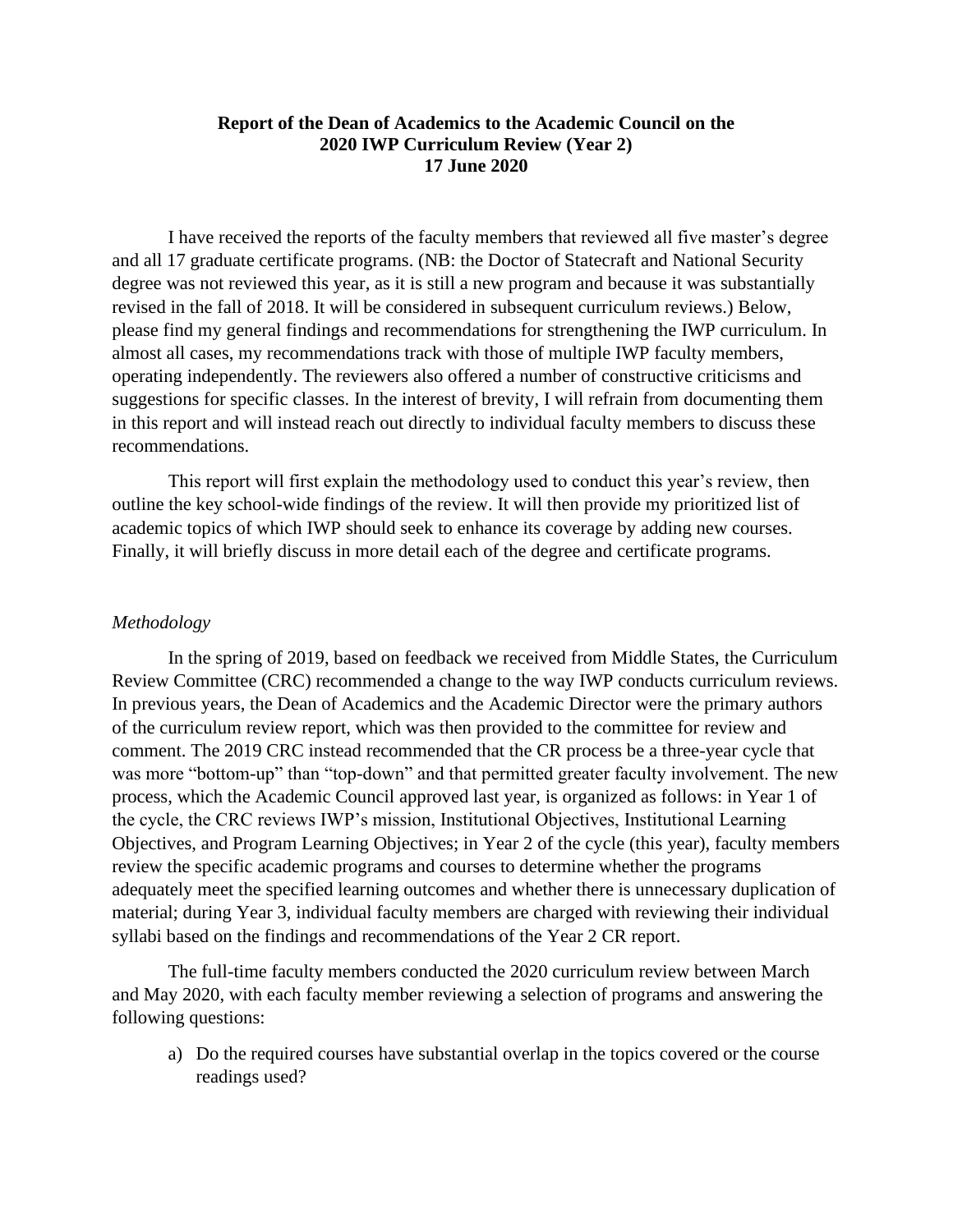- b) Are there significant scholarly gaps in the course readings? Is the material out-ofdate, or is there new scholarship that needs coverage?
- c) Are there major topics in the field which the degree/ certificate does not adequately cover?
- d) Are the courses required for the degree, certificate, or specialization the right ones or should other courses take their place or be added?

The only exception to this process was the review of the three political philosophy courses (Ideas and Values in International Politics; American Founding Principles and Foreign Policy; and Western Moral Tradition and World Politics). Because of the specialized nature of these classes, they were reviewed separately from the rest of the curriculum.

It should be noted that, because some courses are required for several different degrees, several faculty members reviewed the same courses. In all such cases, their findings were largely consistent with one another, thus strengthening the overall case for some adjustments to the curriculum.

### *Summary of IWP-Wide Findings*

In general, the faculty felt that our overall curriculum was sound and broadly consistent with the school's mission and learning outcomes. They felt that students who studied and successfully completed our program would be well-prepared for a successful career in international affairs and national security. At the same time, they did note a number of gaps and areas in need of improvement.

#### Revise Political Philosophy Classes

Perhaps the most significant proposed change is in the required political philosophy courses. Currently, all students in any of the 52 credit M.A. programs must take 8 credits (2 courses) in political philosophy while Executive M.A. and Professional M.A. students take 2 and 4 credits, respectively. In his review of the three political philosophy classes, Dr. Wood found relatively little overlap between the courses, but does suggest a way of improving our coverage of the topic while reducing the total number of credits (most) students will take in political philosophy. Based on his findings and recommendations, I am proposing the following:

- Change the three political philosophy courses to 15 week, 1.5 hour classes, becoming 2credit classes;
- Require all standard M.A. students to take all three of these classes, rather than simply two of them; and
- Take the two "leftover" credits and create a required capstone course that all standard M.A. students will have to take at some point in the final year of their studies at IWP.

Executive M.A. students, who currently take the two credit Political and Moral Philosophy class, would simply take the new, two credit version of Western Moral Tradition and World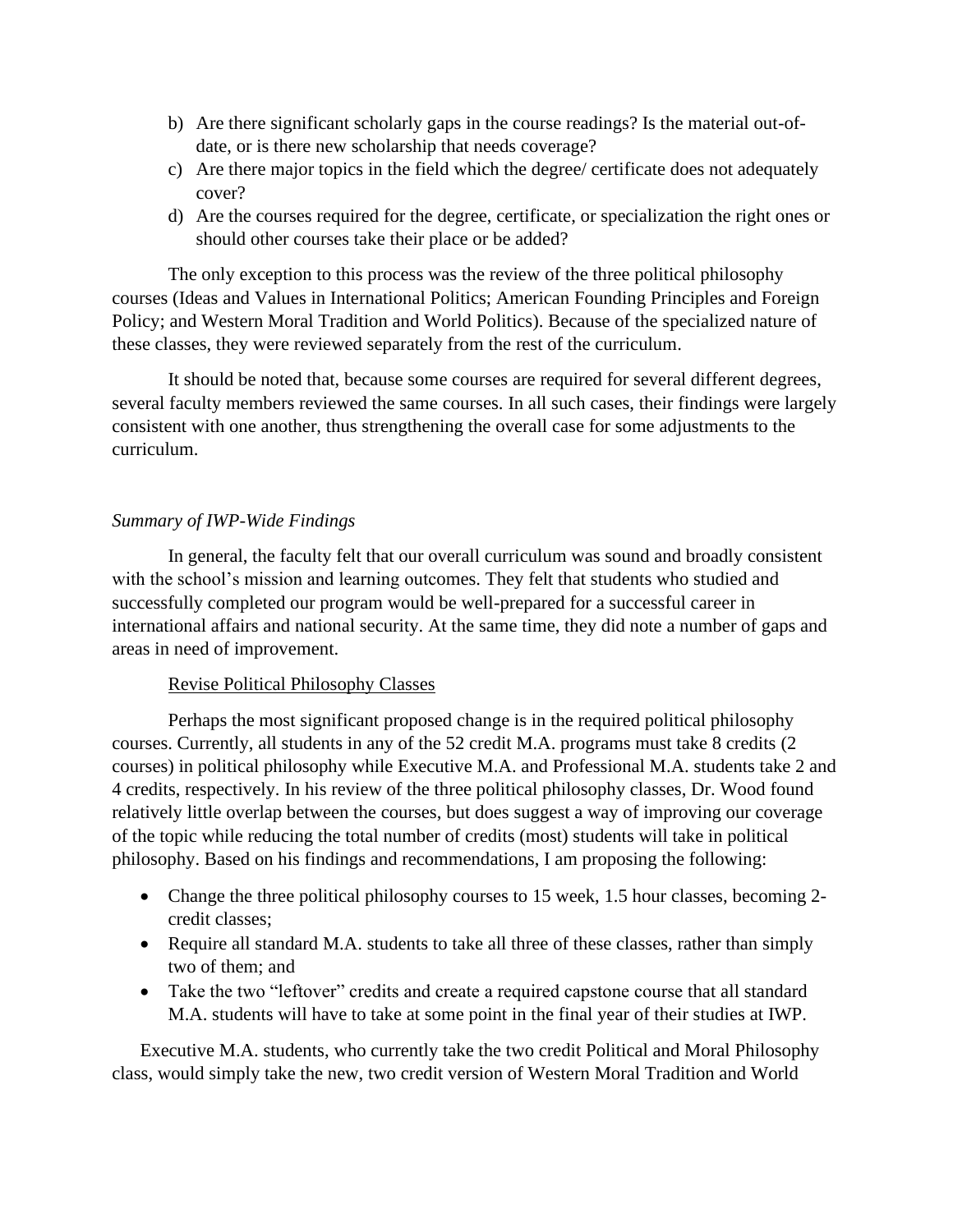Politics. Professional M.A. students would simply take any combination of four credits worth of these classes.

I seek Academic Council approval to make the following changes to the curriculum, beginning in the Fall 2020 semester:

- Change IWP 608 and IWP 615 into 15 week, two-credit classes, per Dr. Wood's request;
- Require all standard Master's students to take the revised 606, 608 and 615 courses;
- Require all Executive M.A. students to take the revised 615 course (they currently take a two credits version of it);
- Require all Professional M.A. students to take any four credits of political philosophy (same as they do now);
- Required all DSNS students without an IWP degree to take both 6060 and 6080; and
- Work with members of the faculty to design a capstone course, to be taught for the first time in Spring 2021. (NB: It is standard IWP policy to "grandfather" students' graduation requirements based on their date of matriculation. Therefore, only students enrolling this fall will be required to take the capstone course before graduating. Current students will simply have this as an option.)

# Update Course Readings

One of the most common observations across all reviewers was the need to update required readings in our courses. While students absolutely must be familiar with certain classic works in their fields, they also need to have better awareness of current scholarship. Too many of the readings are significantly dated while too much high-quality, more recent scholarship is being ignored. In addition, many of the more current readings are newspaper articles, blog posts, and other material that often lack scholarly rigor. While it is true that newer does not necessarily mean better, it is also true that greater access to archives, government documents, and other materials permit a more accurate understanding of historical events. In short, we need to strike a better balance between classic works and genuine contemporary scholarship.

To address this issue, I intend to send a note to all faculty asking them to look for ways to add new scholarship to their courses and pointing out that finding such scholarship is a great task for interns, should they agree to take one on. It's also possible, if I take on some interns this fall, to ask them to do some research for a number of the professors.

# Rebalance Course Coverage

Just as some of our readings are dated, many reviewers made a similar observation regarding the time periods covered in some of our courses. Several noted that a number of our courses are "Cold War heavy," with a large percentage (and in some cases an overwhelming majority) of the class covering Cold War events or using primarily Cold War examples. It should be noted that students have, for years, made similar observations. While much can and should be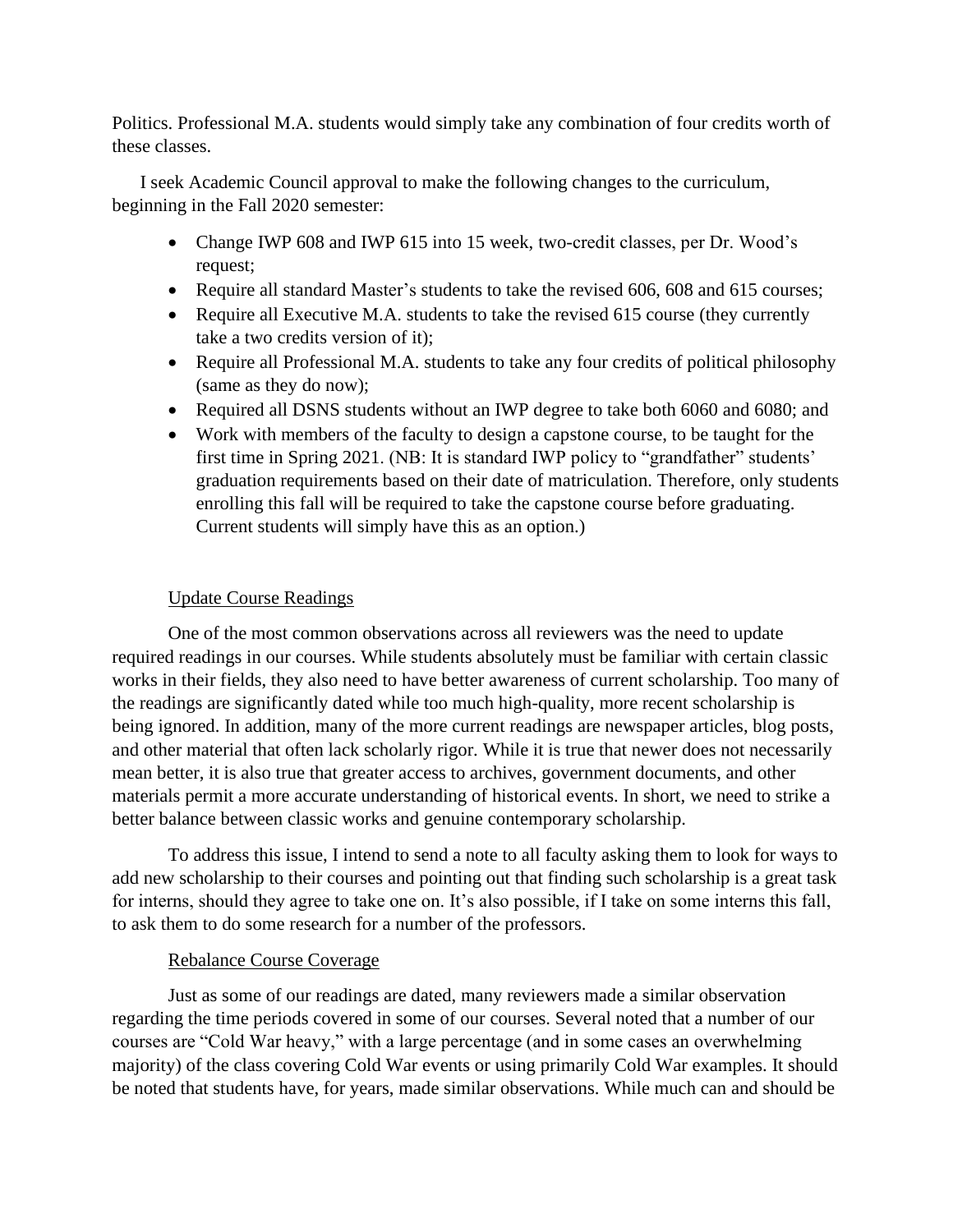learned from U.S. experiences in the Cold War, it has been 30 years since the Wall came down. We need to ensure that our courses address post-Cold War and contemporary developments, as well.

To address this issue, I will also encourage faculty to adjust and update their courses. In addition, I will prioritize adding courses with a more contemporary focus.

### Better Incorporation of USG Information

Some reviewers noted that many of our courses do not assign official U.S. government documents or really focus on U.S. government definitions or doctrine. (It should, however, be noted that this assessment is based solely on information gleaned from the syllabi. It is very possible that this information is sufficiently covered in class lectures.) Given that many of our graduates go into government jobs, providing this knowledge to them at IWP will ultimately make them more effective and enhance their professional growth.

As with the other observations above, I will encourage faculty to assign such material and to be certain to address (where appropriate) U.S. government definitions and doctrine.

## Enhance Coverage of Foreign Government Perspectives and Organizations

Given that part of IWP's mission is to teach our students to see the world as it really is, ensuring that they understand how other governments and cultures think is crucial. Yet there are indications that this topic is given relatively little systemic coverage in our courses (again, based solely on the syllabi, but reinforced by student survey data). Similarly, while many courses offer at least some explanation of the structure and functioning of the U.S. government, there is little to suggest that many of our courses do the same for our allies, partners, or (most importantly) adversaries. Once again, this type of knowledge is not only important in and of itself, but is valuable for the long-term professional success of our graduates.

Once again, I think the best way to address this possible shortfall is to encourage faculty to incorporate, as appropriate, this material into their courses. It should also be noted that, if the political philosophy requirements are changed as outlined above, ALL students will take Ideas and Values, meaning they all will get at least some exposure to the ideologies of foreign governments.

## Reexamine Electives

Several reviewers noted that some of the courses that count towards various degrees or specializations have little to do with the program focus. For example, IWP 659 (Enemy Threat Doctrine of Global Jihadism) counts towards the Intelligence specialization within the SNSA degree, even though it has very little to do with intelligence.

To address this problem, I will review all electives for every degree and certificate program and present a proposed list of changes to the Academic Council for approval.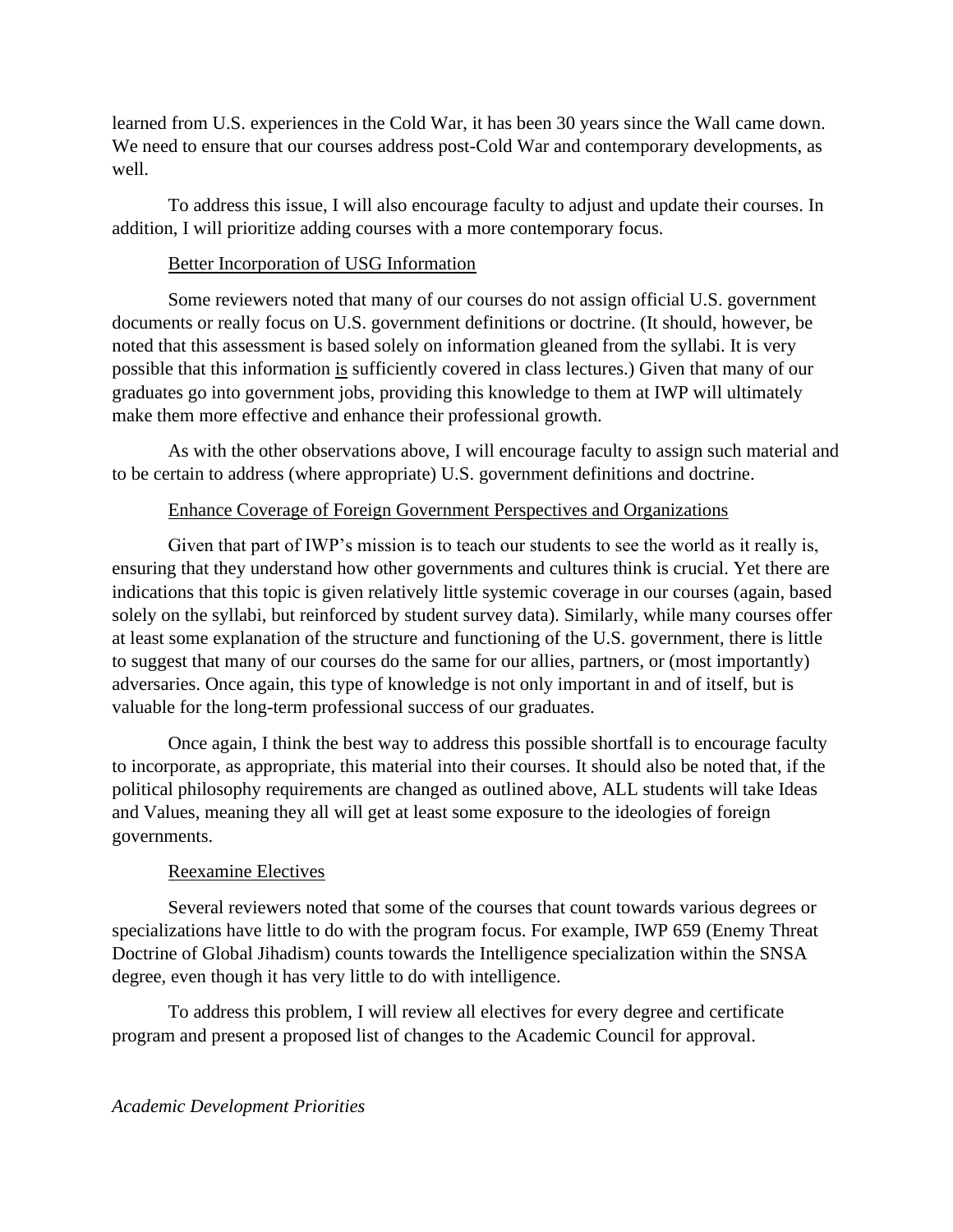There is no shortage of areas where, given unlimited resources, IWP could gainfully expand its course offerings. Yet neither our financial resources nor our enrollment permits such actions. Instead, we need to be strategic, focusing our efforts on the highest payoff, most needed investments. With this idea in mind, I am offering my prioritized list of the general areas that will require the greatest emphasis in the development of new courses and faculty for the next several years. Most of these areas have been identified by more than one of the faculty reviewers.

- 1. Cyber Intelligence: This topic has been repeatedly mentioned as an area of significant weakness in our course offerings. We currently have a total of six credits in cyber-related matters (Cyber Terrorism; Cyber Strategy Development; and Cyber Statecraft, all two credits). Yet we lack a four-credit foundational course in cyber, though one is currently in development. If we wish to create a specialization in cyber intelligence for the SIS degree, we will need at least six more credits worth of classes.
- 2. Military/Defense Policy: The only course we offer that directly addresses defense policy is IWP 679 Defense Strategy, Planning and Budgeting. IWP 616 U.S. National Security Strategy and Emerging Threats touches on defense matters, but more in the context of external threats than internal workings, while IWP 628 Military Strategy is more theoretical than practical. The other defense courses are highly specialized on topics such as nuclear deterrence, irregular warfare, and military intelligence. Additional courses on such topics as military (or military/diplomatic) history or civil-military relations should be considered.
- 3. Regional Studies: The Asian program would benefit from a course on regional history or at least one on the history of U.S. policy in the region. (IWP 671 does offer a solid history of U.S.-China relations, but does not cover the U.S. relationship with the rest of the region.) The European program needs serious attention, as three-fourths of the courses are taught by the same professor (Dr. Chodakiewicz). Courses on contemporary European politics or European institutions would be valuable additions. The Middle East program needs a course on Israel/Israeli security in addition to a course on U.S. policy in the region.
- 4. Diplomacy: Apart from IWP 636 The Art of Diplomacy and IWP 682 International Organizations and Multilateral Diplomacy, we have very few courses that cover diplomacy. A course on diplomatic history would be helpful, as would potentially reviving IWP 614 Diplomacy Toward Comparative Regimes.

While there is always the possibility that we add courses not suggested above, this list captures, in my view, the areas most in need of attention. I request the Academic Council endorse this list.

#### *Individual Degree and Certificate Programs*

In the sections below, I will attempt to summarize the general findings of the faculty review of our academic programs. I also will not repeat findings discussed in the school-wide assessment provided above. In general, the faculty expressed satisfaction with the basic structure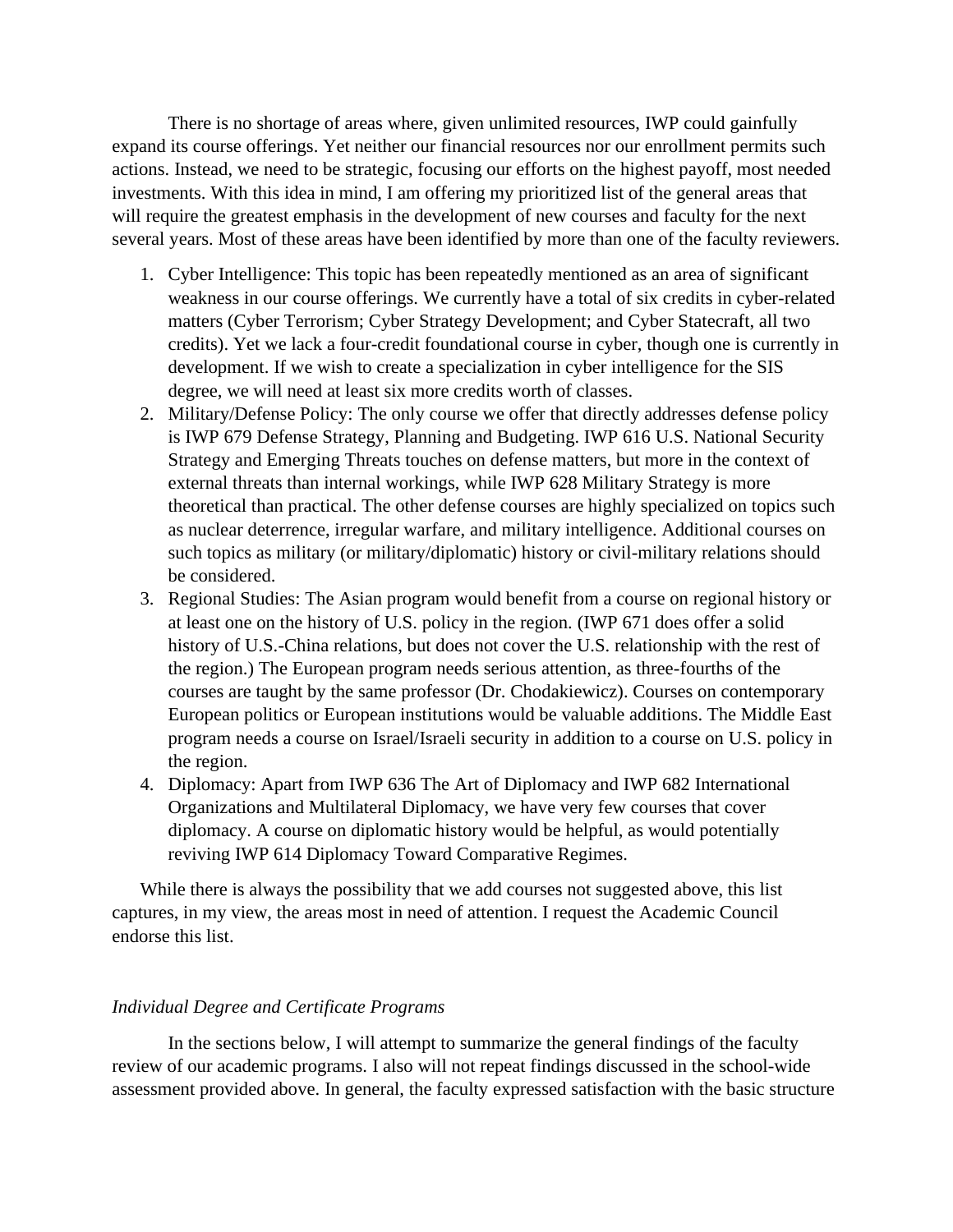of the programs but offered suggestions for changes to improve them. At this time, I am not asking for Academic Council approval for any of the changes suggested below. There are several and addressing all of them at the same time could get unwieldly. After the Academic Council reviews and makes decisions on the Institute-wide changes discussed above, I will reengage with the Council to consider these and other proposed changes to each individual degree.

## M.A. in Statecraft and National Security Affairs

In terms of the overall degree requirements, the reviewer found no major areas of unnecessary overlap or redundancy. One weakness that was identified, however, was that there was no required course on military policy or strategy. He suggested we consider requiring Military Strategy for the degree. The reviewer also pointed out that cyber issues need better coverage, whether we are talking about cyber intelligence, cyber attack/defense, or cyber influence. He suggested that we consider having some requirement that students take a cyber class. My own view is that, while I absolutely think we owe it to the students to address cyber issues, we need to be careful about adding additional requirements to our degrees. Additionally, given the broad array of specializations in this degree, it is not clear what a course that adequately covered the entire array of cyber issues would look like. In my view, a better approach would be to attempt to incorporate cyber issues into the individual courses. For example, IWP 628 could have a seminar on theories of cyber conflict while the individual statecraft classes focus specifically on how cyber influences the tool in question.

The reviewer also made the following suggestions regarding enhancements to the individual specializations:

- Homeland Security: If we intend to keep this specialization, we absolutely must find a new faculty member to teach IWP 664 Foundations in Homeland Security.
- Intelligence: Eliminate IWP 637 Public Diplomacy and Strategic Influence as an optional required course and require students to choose either the Propaganda or Political Warfare class.
- National Security and Defense Studies: Reconsider the area studies requirement and require the Military Strategy class.
- Public Diplomacy and Strategic Influence: There is significant, perhaps too much, overlap between this and the Intelligence specialization.

# M.A. in Statecraft and International Affairs

Apart from the questionable applicability of some of the electives in the individual specializations discussed above, there were no major changes recommended to the degree program.

# M.A. in Strategic Intelligence Studies

Approximately one year ago, Dr. Thomas and several members of the intelligence faculty completed an analysis similar to the one done for the curriculum review this year. As a result of that analysis, in November 2019, the Academic Council approved making IWP 681 Intelligence and the Law a required course for the degree and making IWP 631 Foreign Propaganda,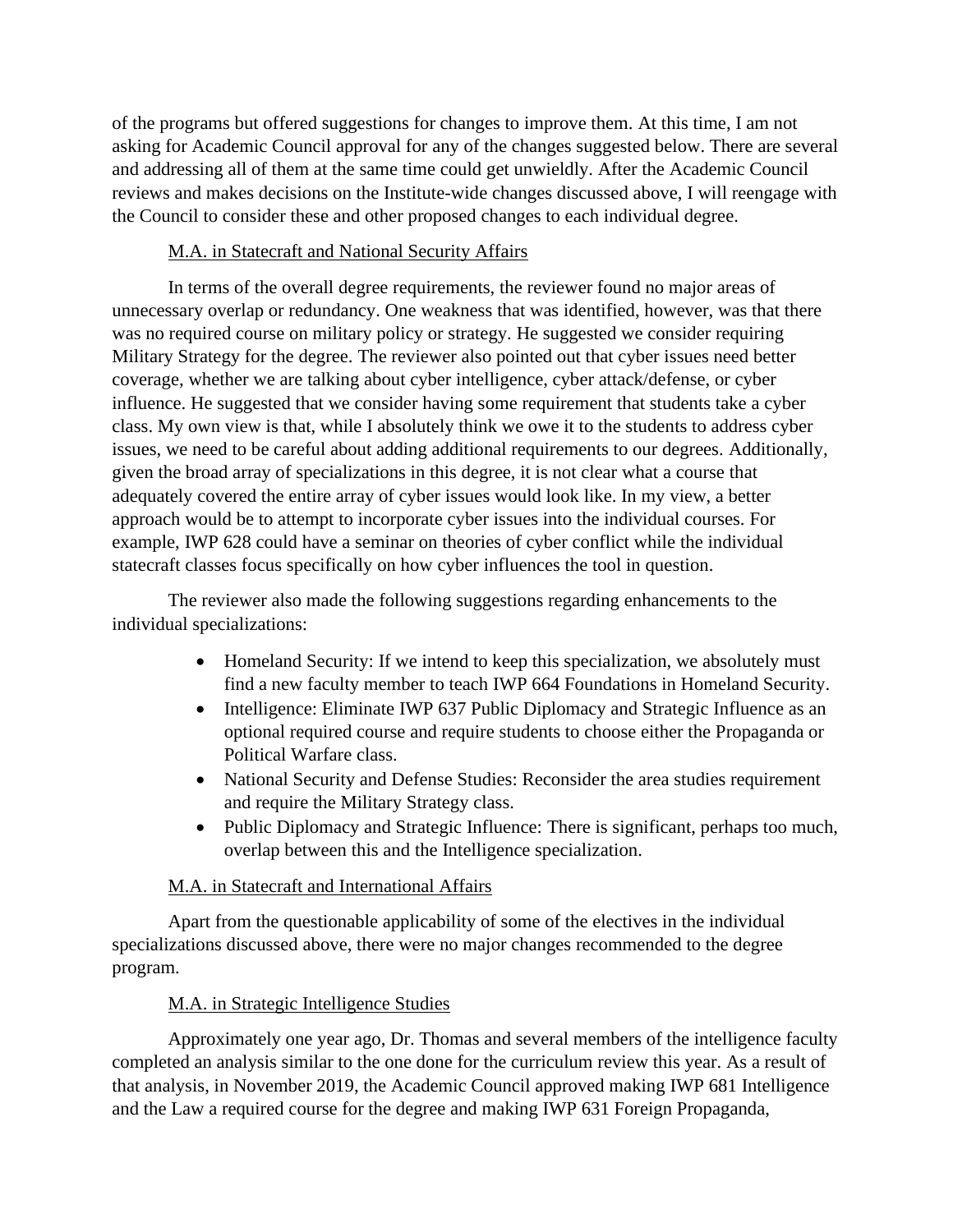Perceptions and Policy an optional required class, along with IWP 656 Intelligence Collection and IWP 668 The Role and Importance of Human Intelligence. This change goes into effect in the fall of 2020.

Dr. Thomas and the faculty also made revisions to several intelligence courses in order to reduce unnecessary duplication. In light of those changes, I determined that there was no need to conduct further analysis of the SIS degree this year.

### M.A. in Strategic and International Studies (Professional)

The reviewer noted no excessive duplication of topics or readings. He did suggest a few modifications to the degree requirements. First, he recommends that IWP 616 U.S. National Security Strategy and Emerging Threats replace IWP 659 Enemy Threat Doctrine of Global Jihadism as a required class. Given that jihadism is no longer the only, nor even the greatest, threat to the United States, a broader course that surveys all the major threats makes more sense for this degree. I endorse this change.

Second, he recommends that the two credit IWP 674 National Security Policy Directed Study take the place of the four credit IWP 601 National Security Policy Process. Doing so would free up two credits that students could use to take an additional two credits in their chosen field. I have no objection to this change but believe the Academic Council needs to study this potential change more closely before making a determination.

Third, he recommends permitting students to take both IWP 663 Cyber Statecraft and IWP 665 Corporate Statecraft as a fulfillment of one of their two required statecraft courses. I do not support this change but seek the thoughts of the other members of the Council.

#### Executive M.A. in National Security Affairs

The review found no significant gaps or excessive overlaps in the curriculum but did offer a number of recommendations. First, the reviewer raised the question of whether or not students should be required to take a course on China, given the current global situation. Right now, students in this program can choose to take either IWP 603 Russian Politics and Foreign Policy, IWP 630 Chinese Grand Strategy: Foreign and Military Policy, IWP 659 Enemy Threat Doctrine of Global Jihadism, or IWP 680 Modern China. In my view, the program needs to remain flexible enough to meet the students' needs. As important as China is, not all our potential students' professional responsibilities involve China. Since most students seeking an Executive M.A. are already accomplished professionals, it makes more sense to me to permit more customization of the degree, rather than less. For that reason, I do not support this proposed change.

Second, the reviewer suggests that, if we do not require a China class, we include a class on cyber issues or on military strategy to be options in addition to the choice of IWP 603/630/659/680 discussed above. I'm more supportive of this idea, given my preference for a more flexible executive degree.